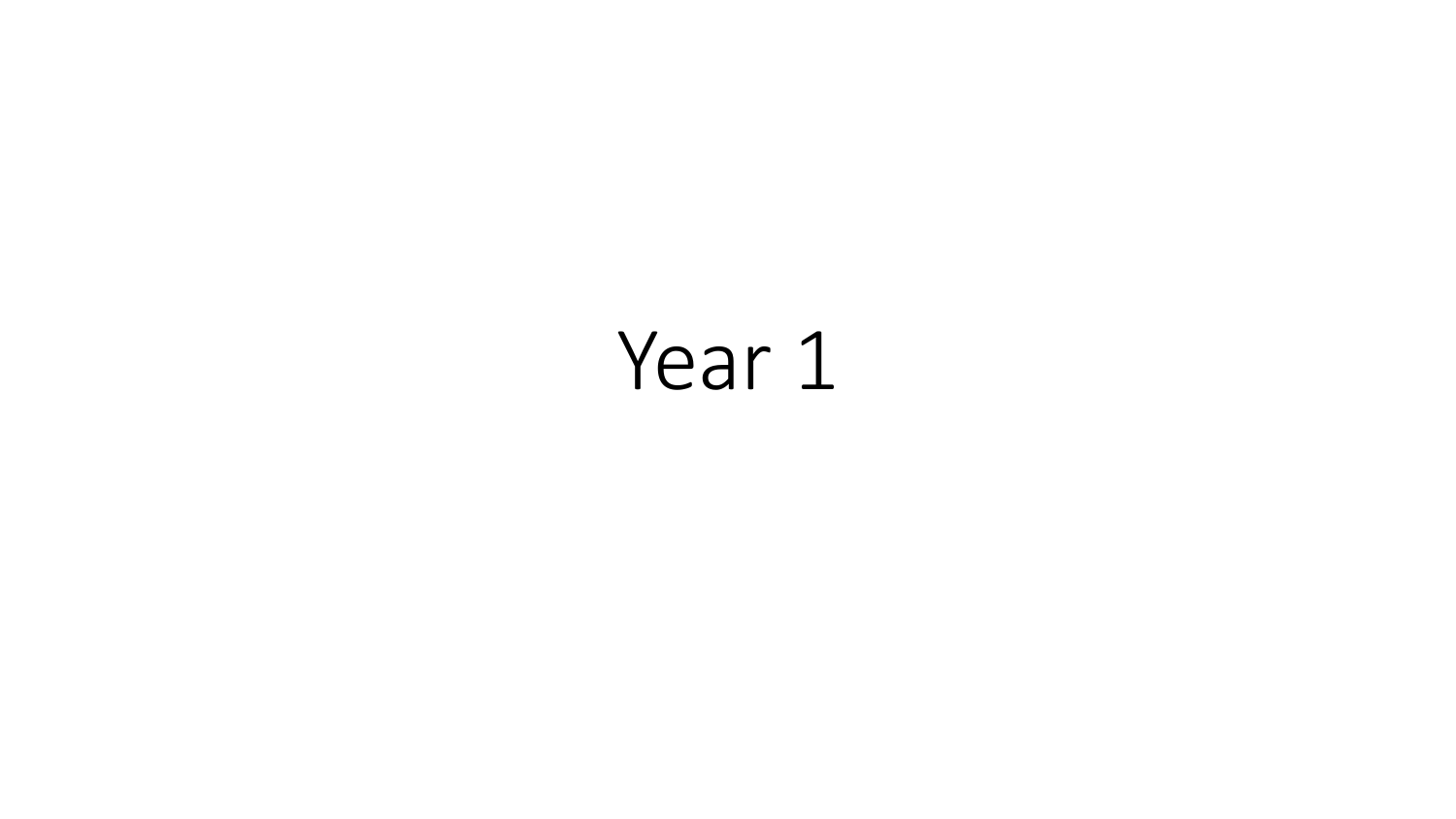## **Year 1 Objectives: Spoken Language**

Speak clearly and loudly enough to communicate meaningfully.

Ask questions about matters of immediate interest.

Express feelings and ideas when talking about matters of immediate interest.

Start to develop ideas by adding detail to their speech.

Start to understand how to take turns when speaking.

Start to listen to others and respond appropriately.

Join in with imaginative play taking on roles of different familiar characters.

Speak in complete sentences after modelling and as appropriate.

Retell a familiar story in sentences, using narrative language.

Recount an event or experience in sentences.

Begin to understand how to change language when speaking to different listeners. For example – peers and adults.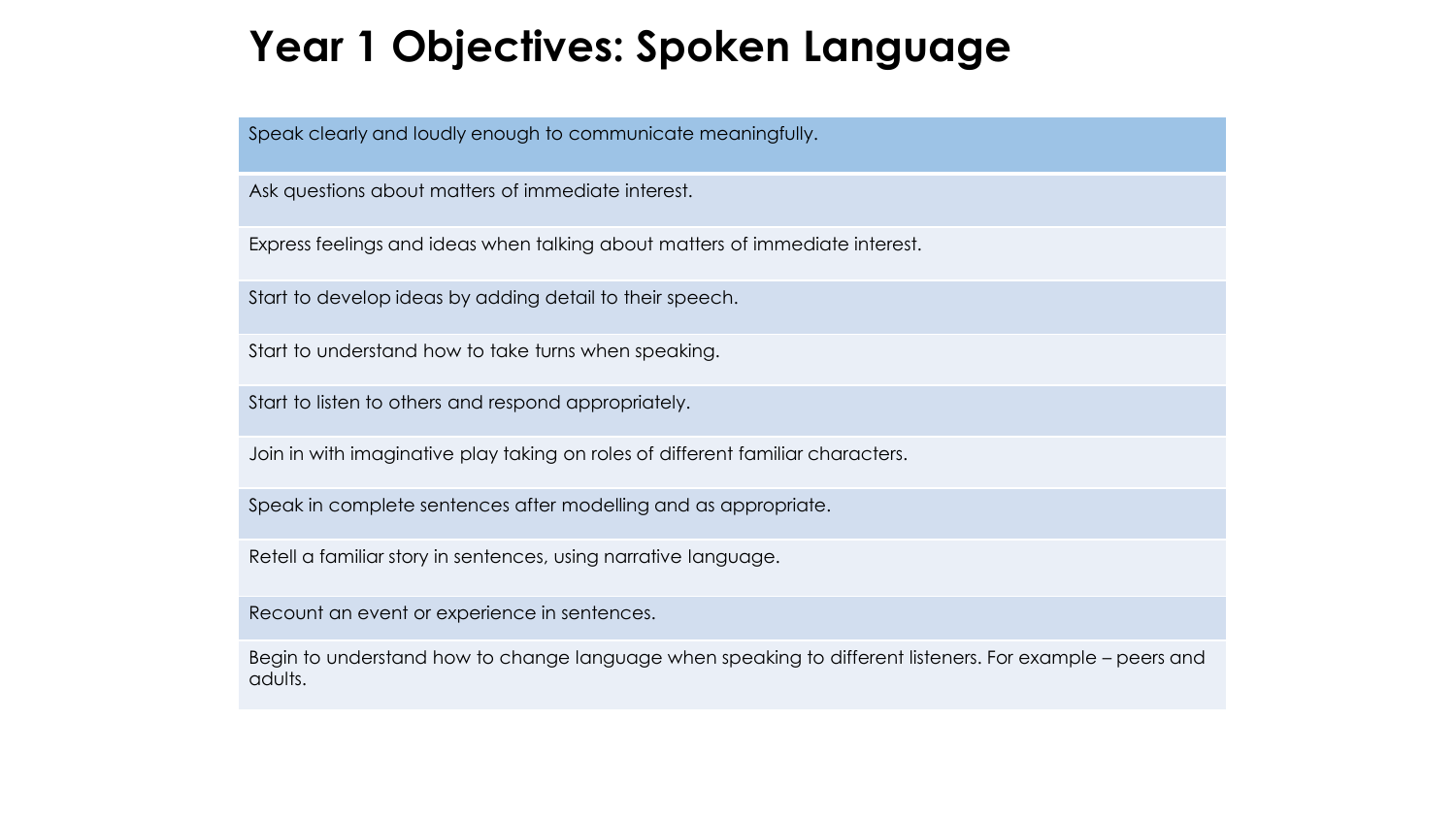### **Year 1 Objectives: Reading**

#### **WORD READING**

**Apply phonic knowledge and skills as the route to decode words**

Match all 40+ graphemes to their phonemes (Phase 3)

Blend sounds in unfamiliar words based on known GPCs

Read common words using phonic knowledge where possible

Read words containing taught GPCs and s, es, ing, ed, er , est endings

Read words of more than one syllable that contain taught GPCs

Read words with contractions, e.g. I'm, I'll, we'll, and understand that the apostrophe represents the omitted letter(s)

Read phonically decodable texts

Read phonically decodable texts with confidence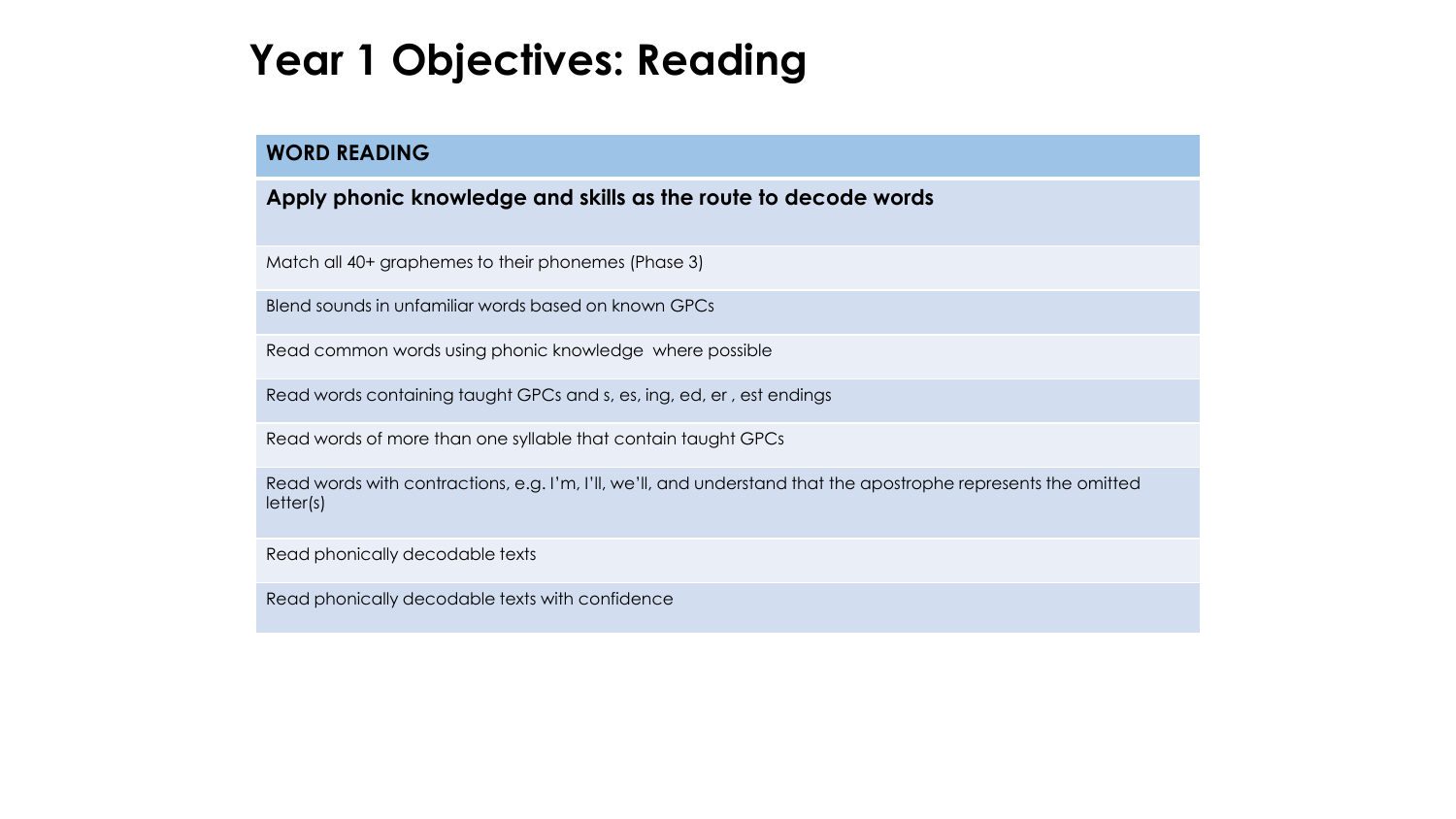## **Year 1 Objectives: Reading**

#### **COMPREHENSION**

#### **Develop pleasure in reading, motivation to read, vocabulary and understanding**

Respond to a range of texts – narrative, non-fiction and poems.

Say what they like or dislike about a text.

Link what they read or hear read to their own experiences.

Know some key stories , including traditional and fairy tales.

Retell key stories orally using narrative language.

Understand and talk about the main characteristics of the key stories known.

Experience poems and rhymes.

Learn some poems and rhymes by heart.

#### **COMPREHENSION**

**Understand both the books they can already read accurately and fluently and those they listen to**

Use prior knowledge to understand texts.

Use context and vocabulary provided to understand texts.

Check that the text makes sense to them as they read and correct miscues.

Talk about the title and the events.

Begin to draw inferences from the text and/or the illustrations.

Make predictions based on the events in the text.

Talk about their responses in a group.

Listen to others' ideas about a text.

Explain what they understand about a text.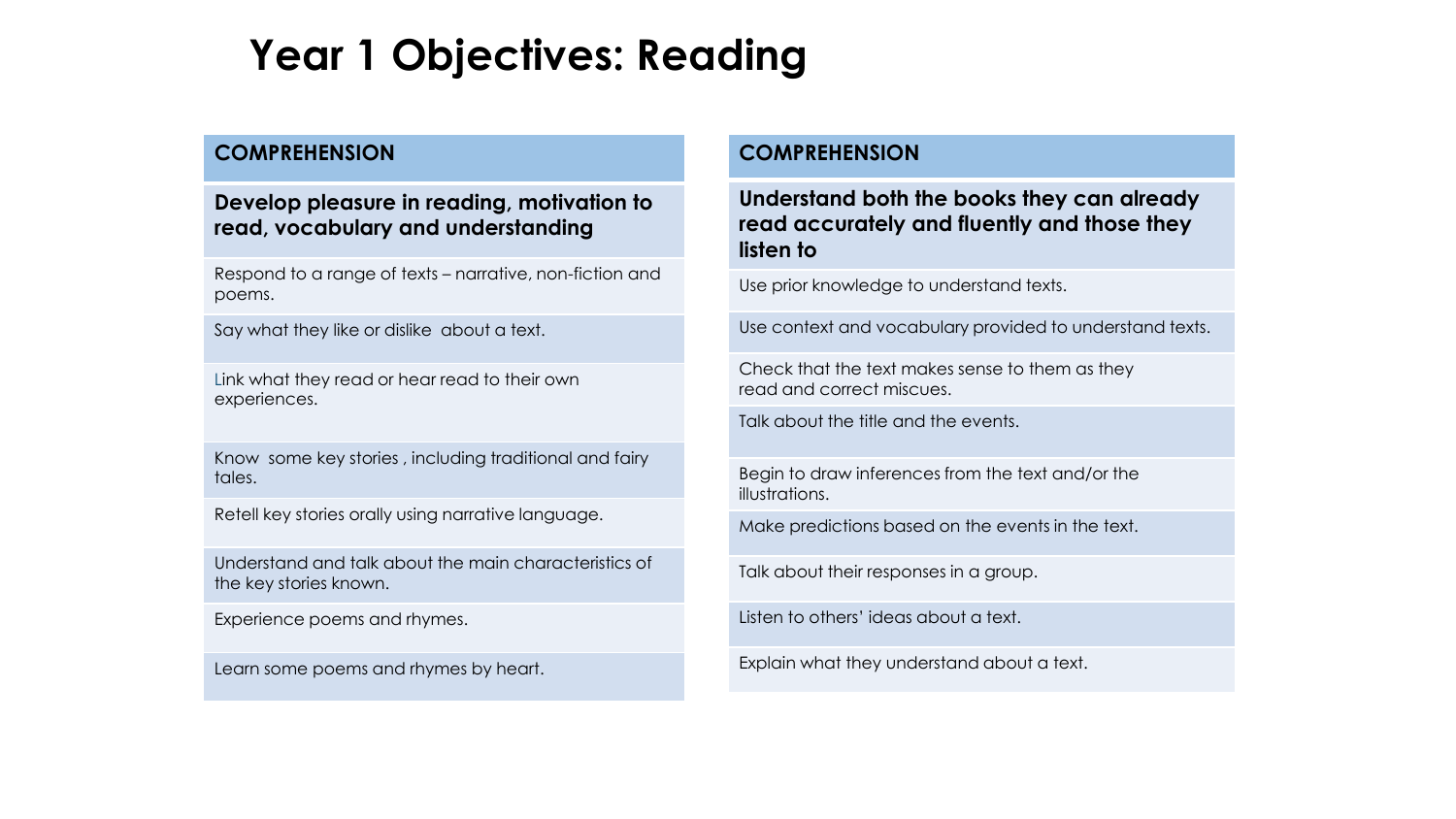## Year 1 Objectives Phonics/Spelling

#### **Statutory Requirements**

The boundary between revision of work covered in Reception and the introduction of new work may vary according to the programme used, but basic revision should include:

- all letters of the alphabet and the sounds which they most commonly represent
- consonant digraphs which have been taught and the sounds which they represent
- vowel digraphs which have been taught and the sounds which they represent
- the process of segmenting spoken words into sounds before choosing graphemes to represent the sounds
- words with adjacent consonants
- guidance and rules which have been taught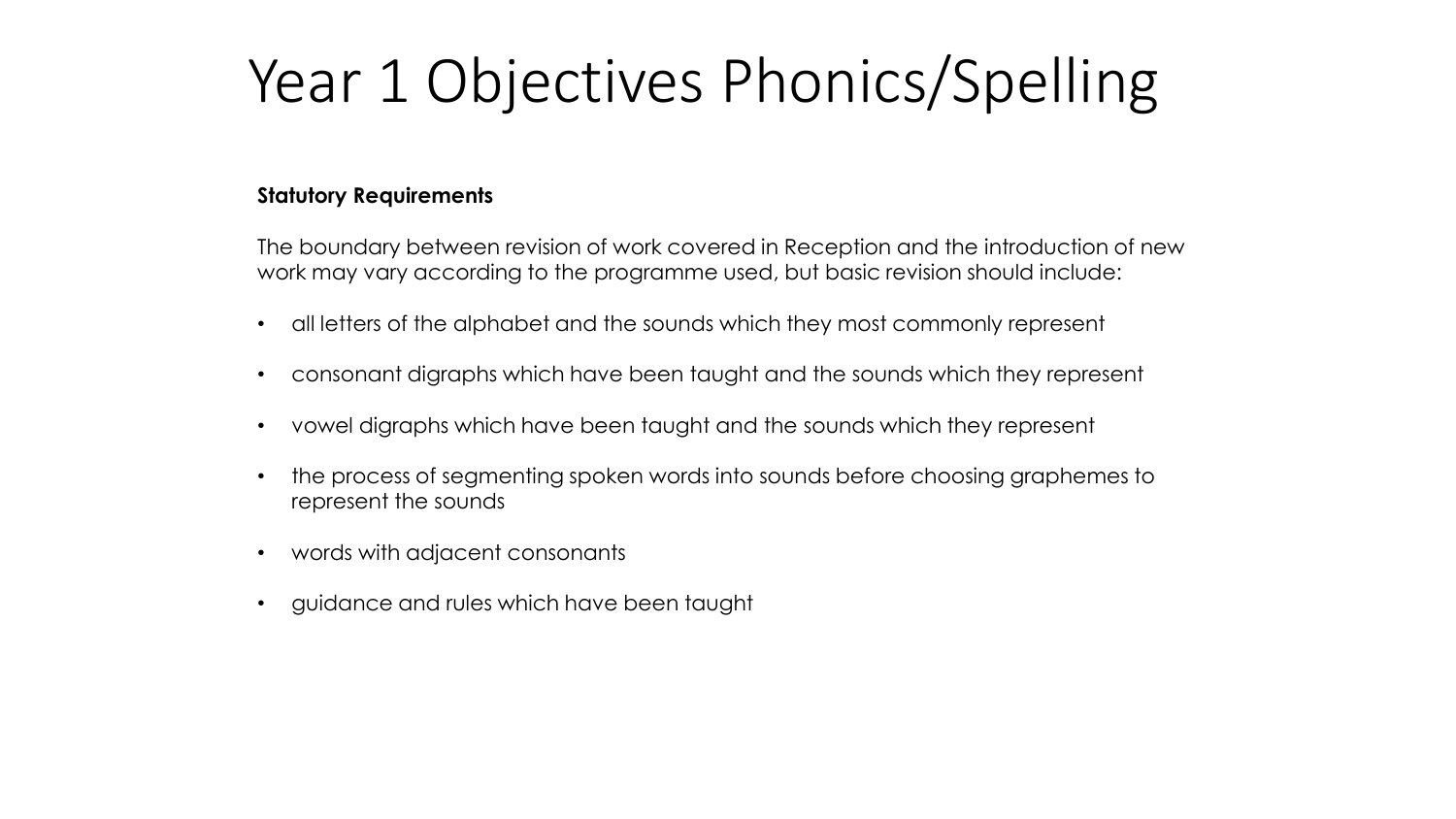| <b>Statutory Requirements</b>                                                               | <b>Example Words</b>                                                         |
|---------------------------------------------------------------------------------------------|------------------------------------------------------------------------------|
| The sounds /f/, /l/, /s/, /z/ and /k/ spelt ff, ll, ss, zz and<br>ck                        | off, well, miss, buzz,, back                                                 |
| The $/\eta$ sound spelt n before k                                                          | bank, think, honk, sunk                                                      |
| Division of words into syllables                                                            | pocket, rabbit, carrot, thunder, sunset                                      |
| tch                                                                                         | catch, fetch, kitchen, notch, hutch                                          |
| The /v/ sound at the end of words                                                           | have, live, give                                                             |
| Adding s and es to words (plural of nouns and the third<br>person singular of verbs)        | cats, dogs, spends, rocks, thanks, catches                                   |
| Adding the endings -ing, -ed and -er to verbs where no<br>change is needed to the root word | hunting, hunted, hunter, buzzing, buzzed, buzzer,<br>jumping, jumped, jumper |
| Adding -er and -est to adjectives where no change is<br>needed to the root word             | grander, grandest, fresher, freshest, quicker, quickest                      |
| ai, oi                                                                                      | rain, wait, train, paid, afraid, oil, join, coin, point, soil                |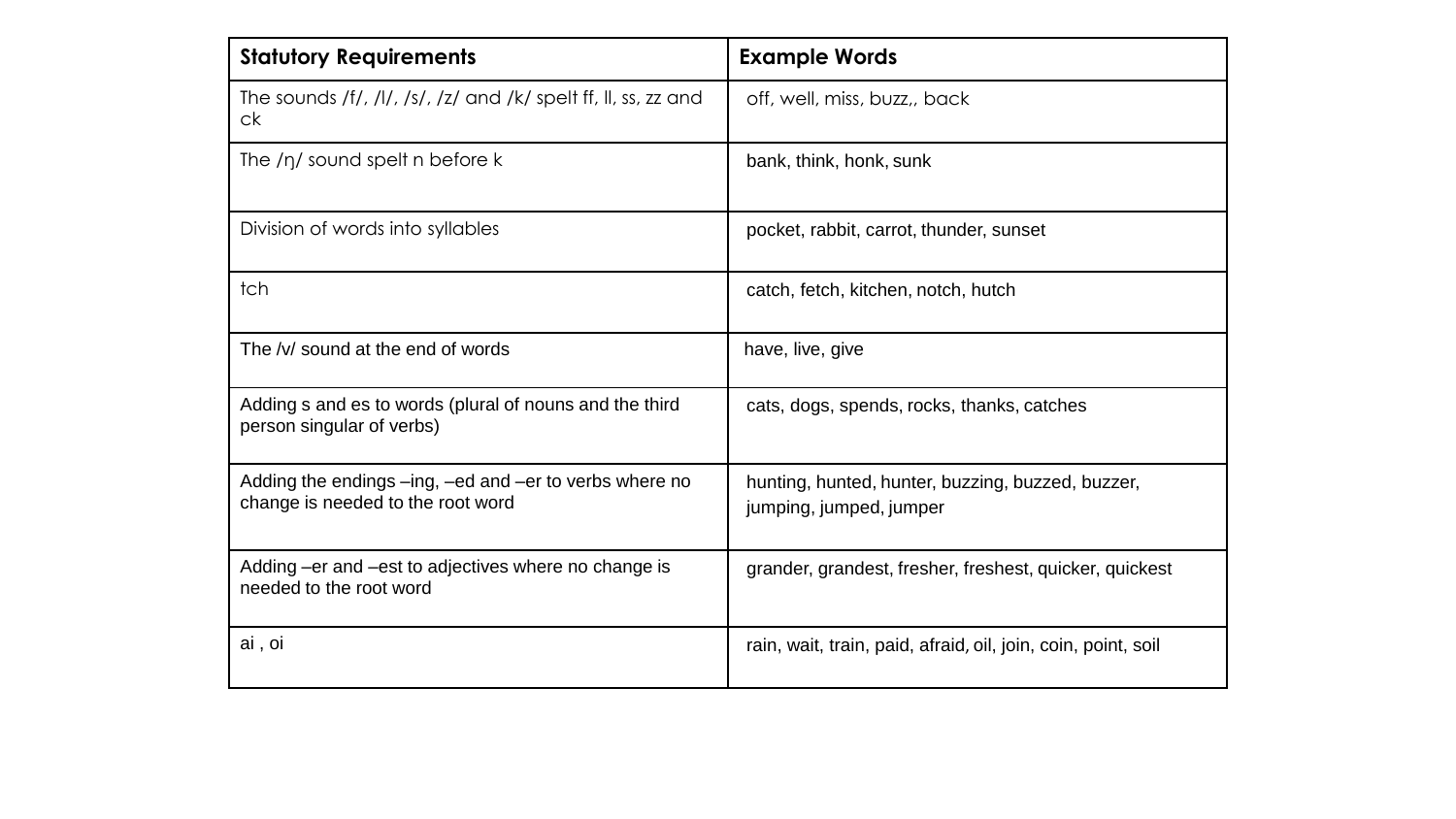| <b>Statutory Requirements</b> | <b>Example Words</b>                              |
|-------------------------------|---------------------------------------------------|
| ay. oy                        | day, play, say, way, stay, boy, toy, enjoy, annoy |
| $a-e$                         | made, came, same, take, safe                      |
| $e-e$                         | these, theme, complete                            |
| i-e                           | five, ride, like, time, side                      |
| $o-e$                         | home, those, woke, hope, hole                     |
| $U - e$                       | June, rule, rude, use, tube, tune                 |
| ir                            | girl, bird, shirt, first, third                   |
| Ur                            | turn, hurt, church, burst, Thursday               |
| $\alpha$ r                    | car, start, park, arm, garden                     |
| ee                            | see, tree, green, meet, week                      |
| ea $(Ii:')$                   | sea, dream, meat, each, read (present tense)      |
| ea $(\sqrt{\epsilon})$        | head, bread, meant, instead, read (past tense)    |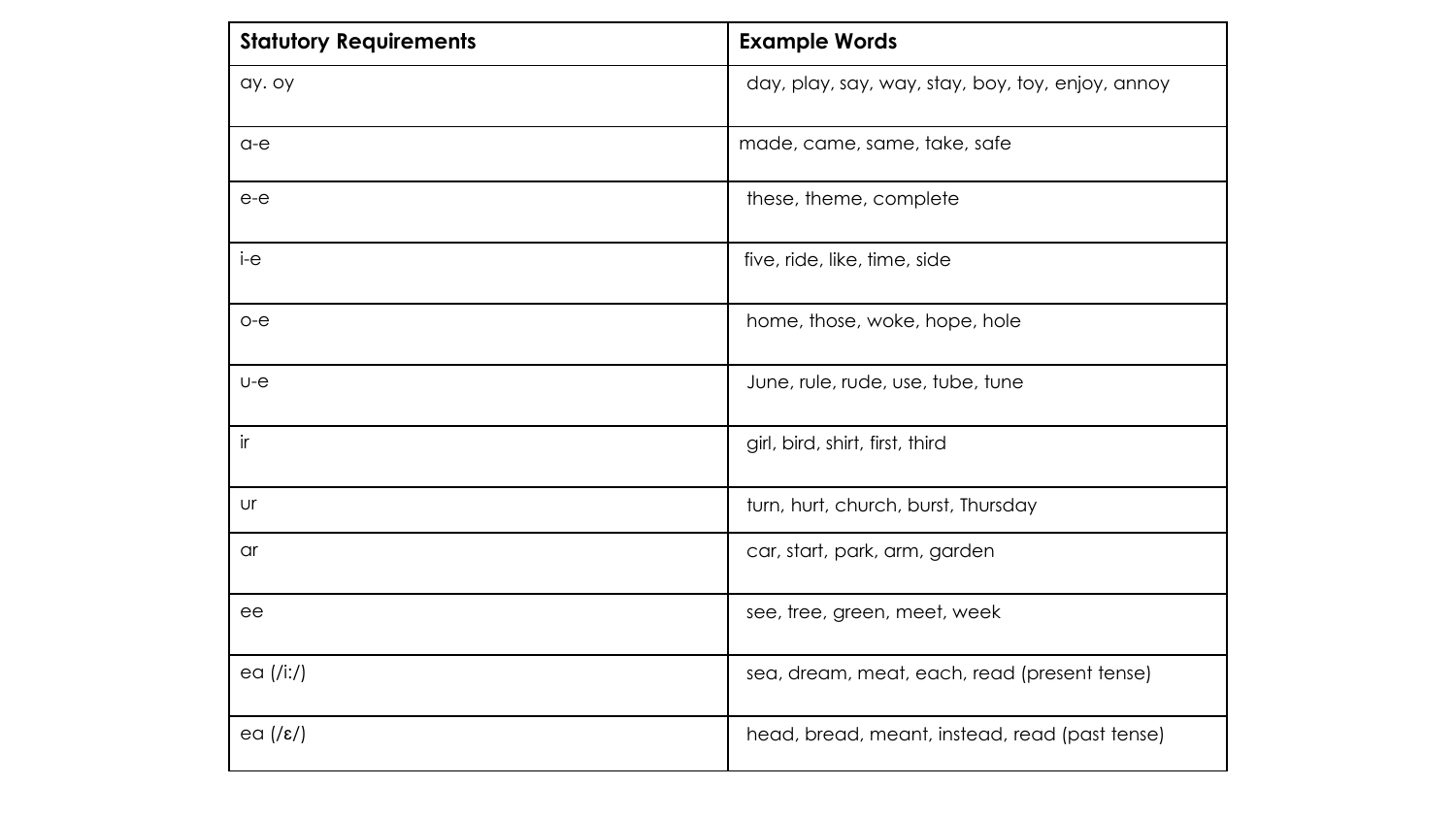| <b>Statutory Requirements</b>             | <b>Example Words</b>                                                                                                                 |  |
|-------------------------------------------|--------------------------------------------------------------------------------------------------------------------------------------|--|
| er(73:7)                                  | (stressed sound): her, term, verb, person                                                                                            |  |
| er $(1)$                                  | (unstressed schwa sound): better, under, summer,<br>winter, sister                                                                   |  |
| $\mathsf{ir}$                             | girl, bird, shirt, first, third                                                                                                      |  |
| Ur                                        | turn, hurt, church, burst, Thursday                                                                                                  |  |
| OO (UU')                                  | food, pool, moon, zoo, soon                                                                                                          |  |
| OO( U )                                   | book, took, foot, wood, good                                                                                                         |  |
| OQ                                        | boat, coat, road, coach, goal                                                                                                        |  |
| oe                                        | toe, goes                                                                                                                            |  |
| OU                                        | out, about, mouth, around, sound                                                                                                     |  |
| ow (/əʊ/)<br>οw (/əʊ/)<br><b>ue</b><br>ew | now, how, brown, down, town<br>own, blow, snow, grow, show<br>blue, clue, true, rescue, Tuesday<br>new, few, grew, flew, drew, threw |  |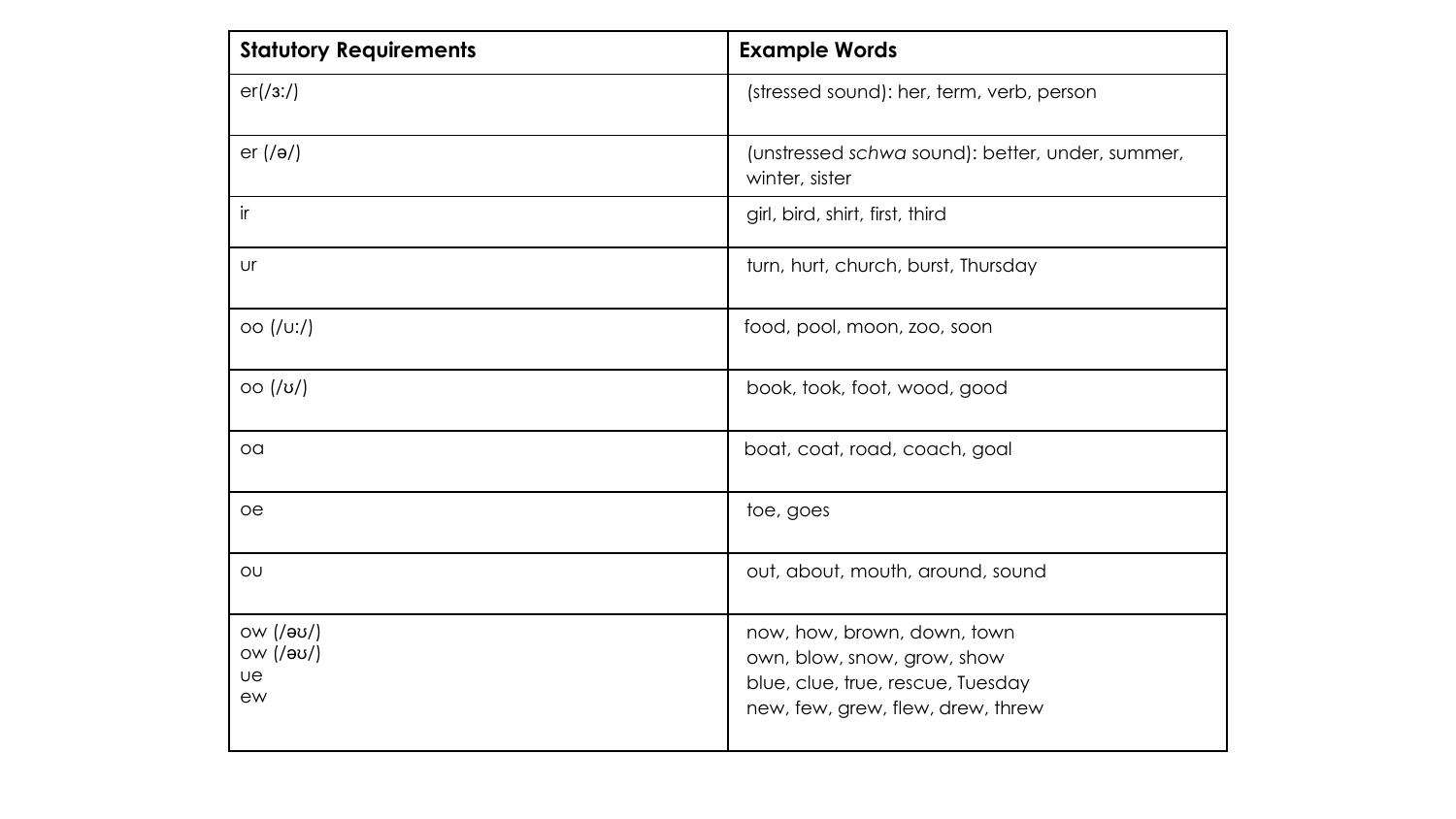| <b>Statutory Requirements</b>       | <b>Example Words</b>                |
|-------------------------------------|-------------------------------------|
| ie $(\alpha I)$                     | lie, tie, pie, cried, tried, dried  |
| ie $(/i:')$                         | chief, field, thief                 |
| igh                                 | high, night, light, bright, right   |
| <b>or</b>                           | for, short, born, horse, morning    |
| ore                                 | more, score, before, wore, shore    |
| aw                                  | saw, draw, yawn, crawl              |
| QU                                  | author, August, dinosaur, astronaut |
| air                                 | air, fair, pair, hair, chair        |
| ear                                 | dear, hear, beard, near, year       |
| $ear$ (/ $e$ ə/)                    | bear, pear, wear                    |
| $are$ (/ $\epsilon$ ə/)             | bare, dare, care, share, scared     |
| Words ending $-y$ (/i:/ or / $I$ /) | very, happy, funny, party, family   |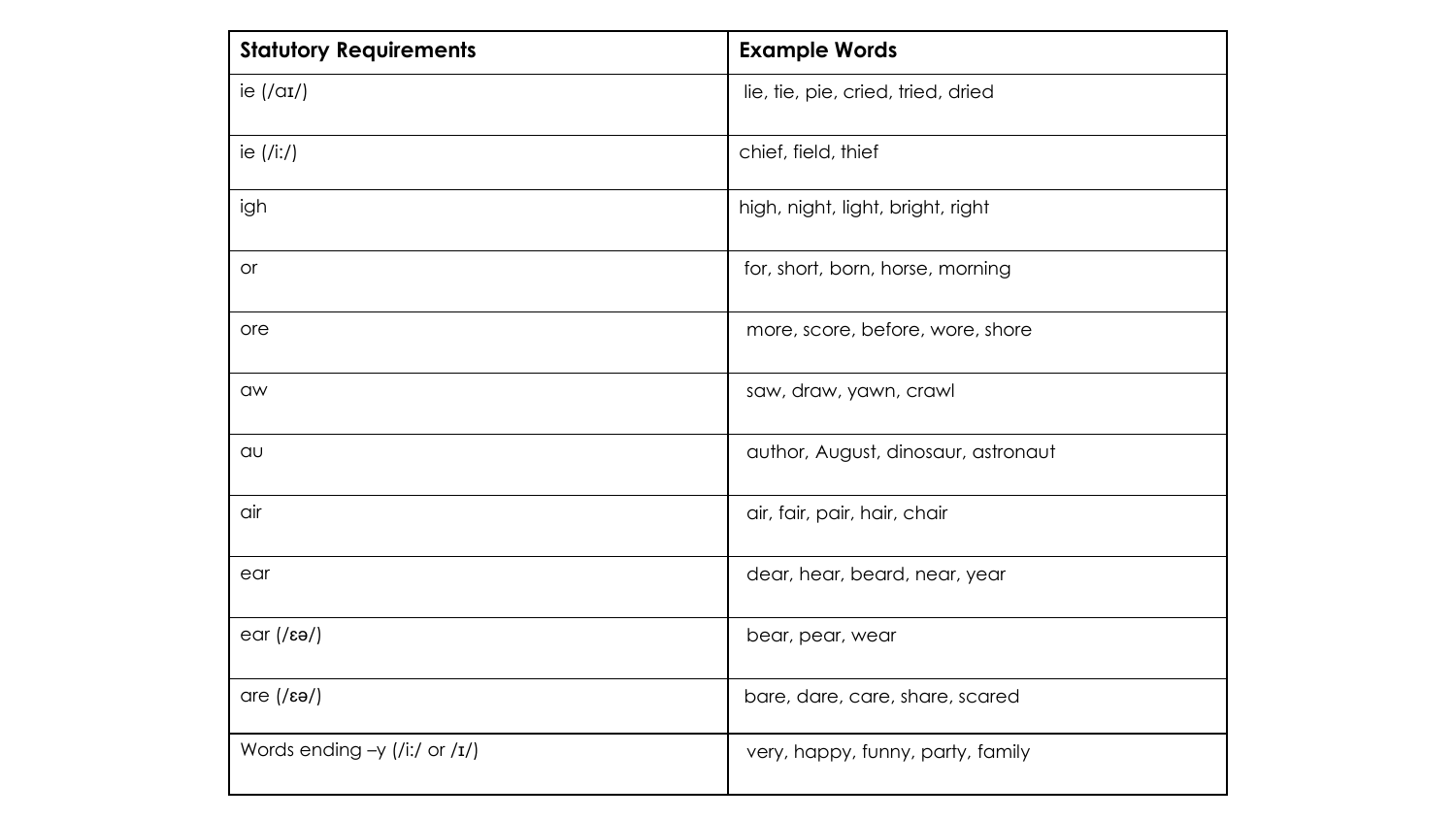| <b>Statutory Requirements</b>     | <b>Example Words</b>                                                                                                                                                                                                                                                                                         |
|-----------------------------------|--------------------------------------------------------------------------------------------------------------------------------------------------------------------------------------------------------------------------------------------------------------------------------------------------------------|
| New consonant spellings ph and wh | dolphin, alphabet, phonics, elephant<br>when, where, which, wheel, while                                                                                                                                                                                                                                     |
| Using k for the /k/ sound         | Kent, sketch, kit, skin, frisky                                                                                                                                                                                                                                                                              |
| Adding the prefix -un             | unhappy, undo, unload, unfair,, unlock                                                                                                                                                                                                                                                                       |
| Compound words                    | football, playground, farmyard, bedroom,<br>blackberry                                                                                                                                                                                                                                                       |
| Common exception words            | the, a, do, to, today, of, said, says,<br>are, were, was, is, his, has, I, you,<br>your, they, be, he, me, she, we, no,<br>go, so, by, my, here, there, where,<br>love, come, some, one, once, ask,<br>friend, school, put, push, pull, full,<br>house, our<br>and/or others according to the programme used |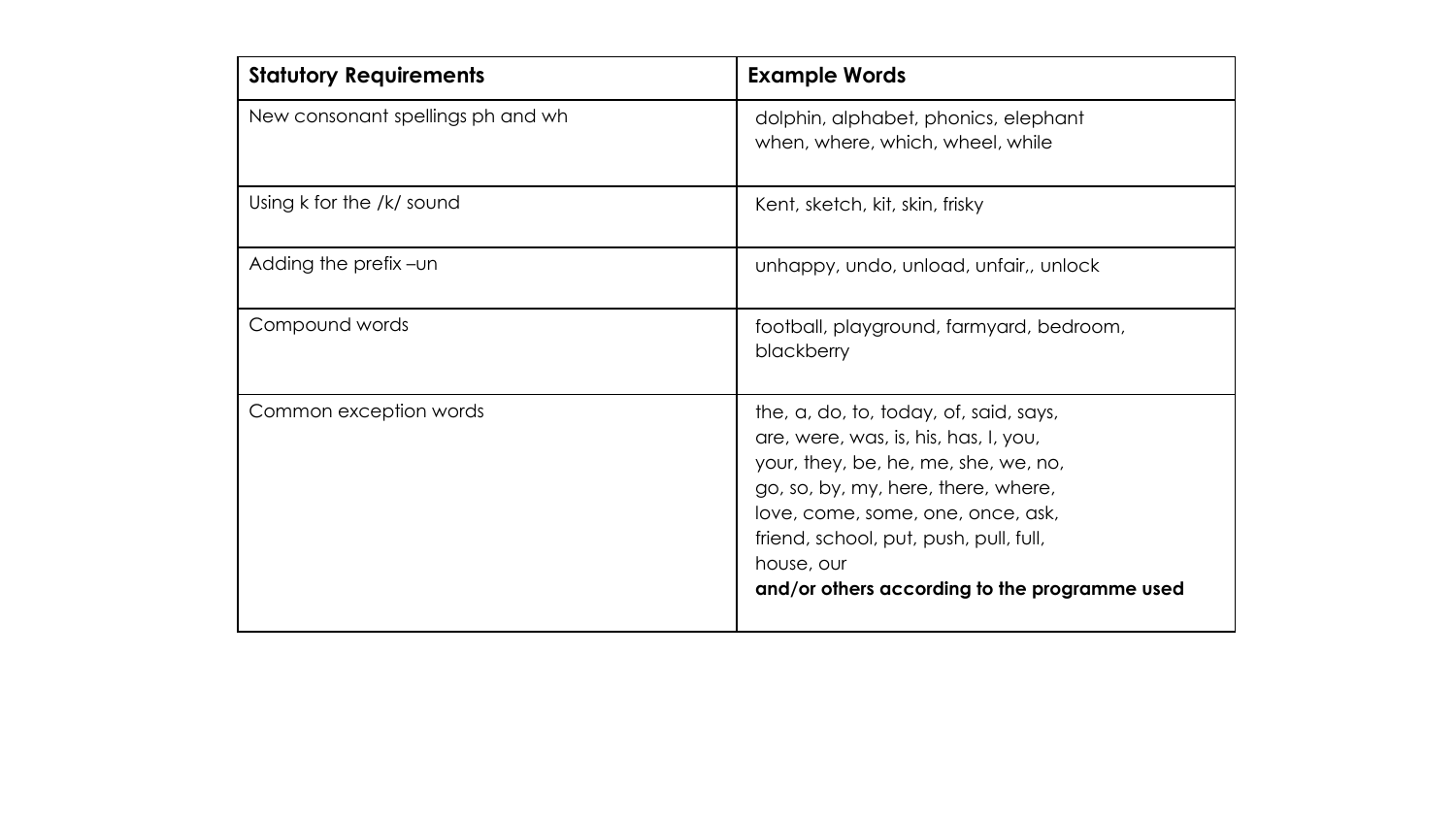## **Year 1 Objectives: Writing**

#### **TRANSCRIPTION**

#### **Know how to spell**

Words containing each of the 40+ phonemes already taught

Common exception words

The days of the week

#### **Name the letters of the alphabet**

Name the letters of the alphabet in order

Use letter names to show alternative spellings of the same phoneme

#### **Add prefixes and suffixes**

Use the spelling rule for adding s or es for plural

Use the prefix un

Use the spelling rule for adding s or es for verbs in 3rd person singular

Add ing, ed, er, est where no change is needed to the root words

#### **Apply simple spelling rules**

Identify known phonemes in unfamiliar words.

Use syllables to divide words.

Use knowledge of alternative phonemes to narrow down possibilities for accurate spelling.

**Write from memory simple sentences dictated by the teacher that include words taught so far.**

#### **Handwriting**

Sit correctly at a table, holding a pencil comfortably and correctly.

Begin to form lower-case letters in the correct direction, starting and finishing in the right place.

Form capital letters

#### Form digits 0-9

Understand which letters belong to which handwriting 'families' (i.e. letters that are formed in similar ways) and to practise these.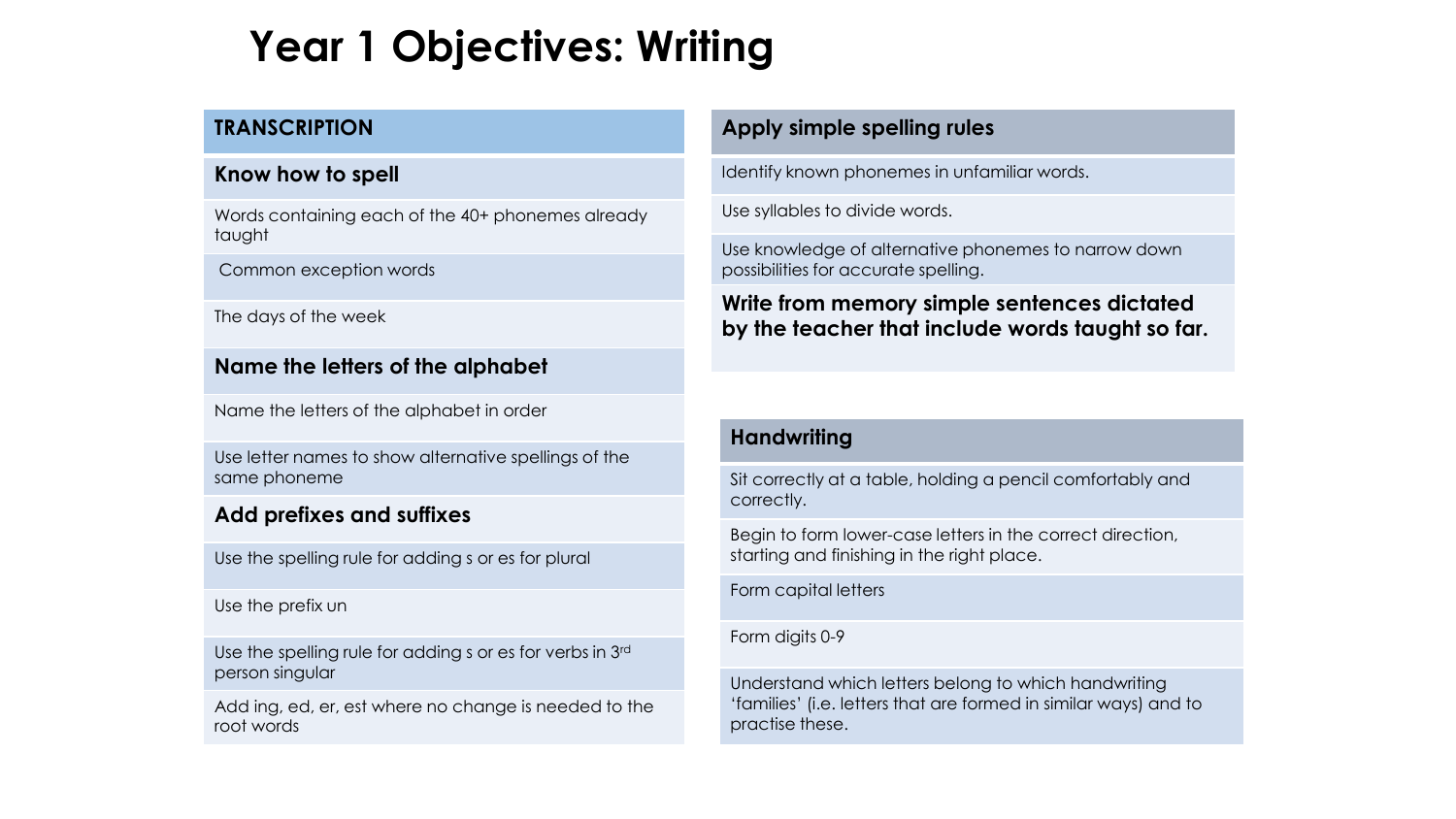## **Year 1 Objectives: Writing**

#### **COMPOSITION**

#### **Write sentences.**

Say out loud what is to be written about.

Talk about ideas to use in writing.

Compose a sentence orally before writing it.

Sequence sentences to form short narratives.

Sequence sentences in chronological order to recount an event or an experience.

Re-read what they have written to check that it makes sense.

**Discuss what they have written with the teacher or other pupils.**

**Read aloud writing clearly enough to be heard by their peers and the teacher**.

#### **VOCABULARY, PUNCTUATION AND GRAMMAR**

Leave spaces between words.

To understand the concept of a sentence.

Join words and sentences using *and.*

Begin to punctuate sentences using a capital letter and a full stop, question mark or exclamation mark.

Use a capital letter for names of people, places, the days of the week, and the personal pronoun 'I'.

#### **Use the terminology:**

**Word, sentence, letter, capital letter, full stop, punctuation, singular, plural, question mark, exclamation mark.**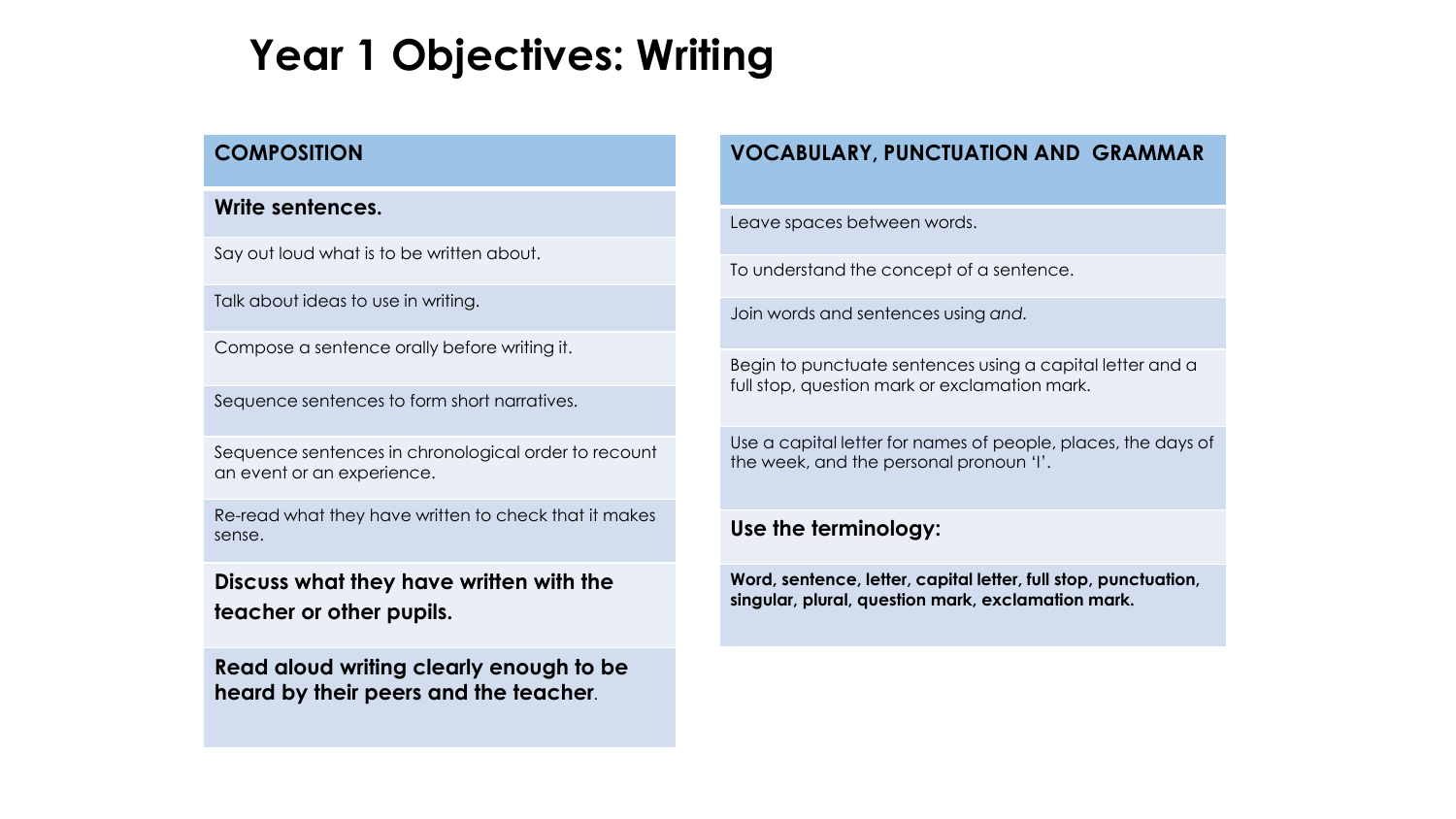## **Year 1 Objectives Grammar**

| Year 1                                                                                                                                                                                                                                                                                                      |                                                                                               |                                                  |                                                                                                                                                                                                                                         |                                                                                                                               |
|-------------------------------------------------------------------------------------------------------------------------------------------------------------------------------------------------------------------------------------------------------------------------------------------------------------|-----------------------------------------------------------------------------------------------|--------------------------------------------------|-----------------------------------------------------------------------------------------------------------------------------------------------------------------------------------------------------------------------------------------|-------------------------------------------------------------------------------------------------------------------------------|
| <b>Word Structure</b>                                                                                                                                                                                                                                                                                       | <b>Sentence Structure</b>                                                                     | <b>Text Structure</b>                            | <b>Punctuation</b>                                                                                                                                                                                                                      | <b>Terminology</b>                                                                                                            |
| Regular plural noun<br>suffixes $-s$ or $-es$ (e.g.<br>dog, dogs; wish, wishes)<br>Suffixes that can be<br>added to <b>verbs</b> (e.g.<br>helping, helped, helper)<br>How the prefix un-<br>changes the meaning of<br>verbs and adjectives<br>(negation, e.g.unkind, or<br>undoing, e.g. untie<br>the boat) | How words can<br>combine to make<br>sentences<br>How and can join words<br>and join sentences | Sequencing sentences<br>to form short narratives | Separation of words with<br>Spaces<br>Introduction to the use<br>of capital letters, full<br>stops, question marks<br>and exclamation marks<br>to demarcate sentences<br>Capital letters for names<br>and for the personal<br>pronoun / | word, sentence, letter,<br>capital letter, full stop,<br>punctuation, singular,<br>plural, question mark,<br>exclamation mark |